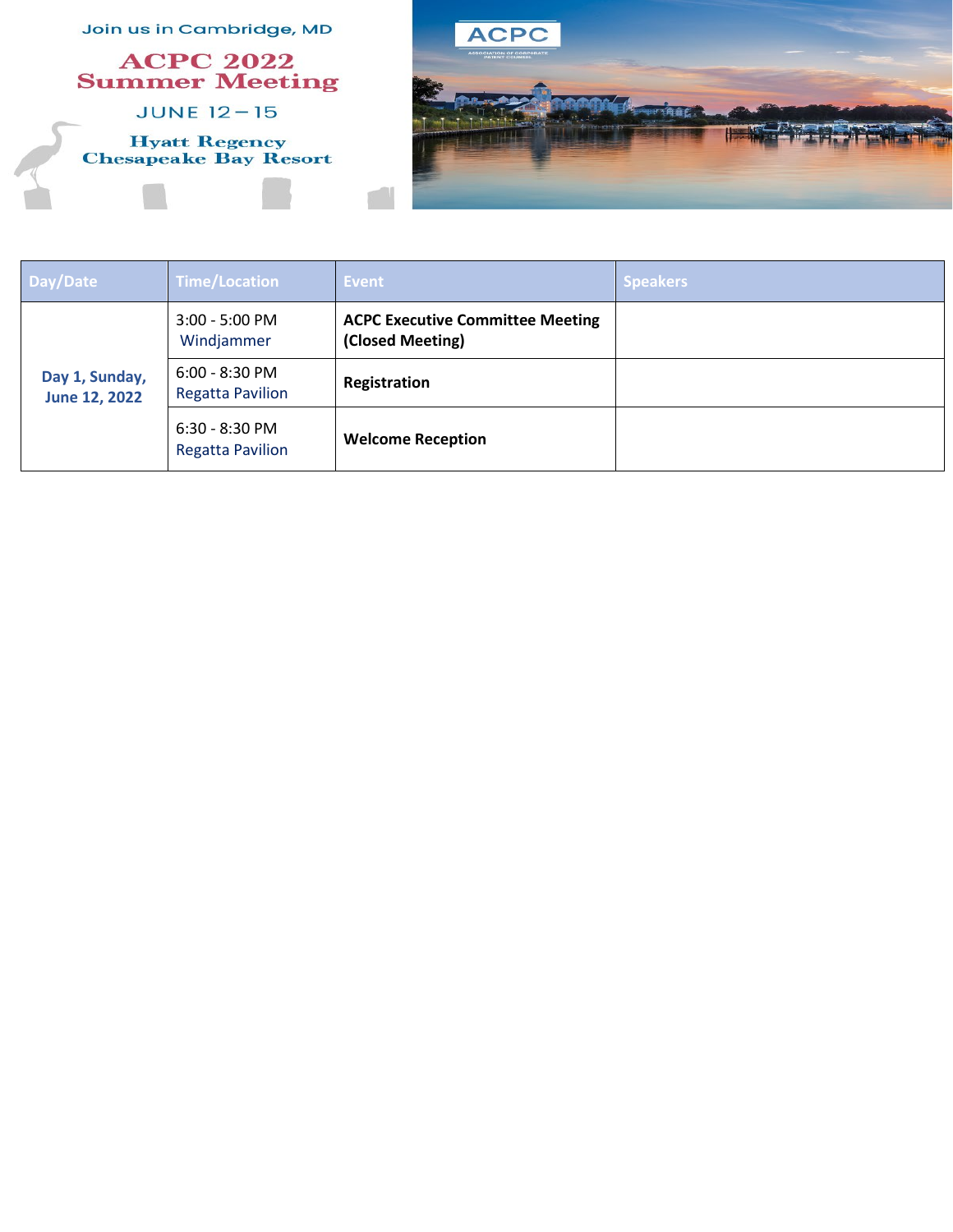

| Day/Date                        | Time                                        | Event                                                                 | <b>Speakers</b>                                                                                                                                                                                  |
|---------------------------------|---------------------------------------------|-----------------------------------------------------------------------|--------------------------------------------------------------------------------------------------------------------------------------------------------------------------------------------------|
| Day 2, Monday,<br>June 13, 2022 | 6:30 AM - 12:00 PM<br>Chesapeake Foyer E    | Registration                                                          |                                                                                                                                                                                                  |
|                                 | $7:00 - 9:00$ AM<br><b>Galleon ABC</b>      | <b>Breakfast</b>                                                      |                                                                                                                                                                                                  |
|                                 | $8:00 - 8:15$ AM<br>Chesapeake EFG          | <b>Welcome Remarks</b>                                                | Glenn Edwards, ACPC President                                                                                                                                                                    |
|                                 | $8:15 - 9:15$ AM<br>Chesapeake EFG          | <b>Collaboration Agreements: Issues</b><br>and Trends                 | Moderator: Shital Shah, Caterpillar; Panel:<br>Richard Assmus, Mayer Brown; Heidi<br>Martinez, Chief IP Counsel, Xerox; Michael<br>Lee, Head of Patents, Google                                  |
|                                 | 9:15 - 10:00 AM<br>Chesapeake EFG           | IP Operations: Blaze Bioscience, Inc.                                 | Speaker: Jennifer Johnson, MS, JD, S.V.P.<br>Legal and Intellectual Property, Blaze<br>Bioscience, Inc.                                                                                          |
|                                 | 10:00 - 10:30 AM<br><b>Chesapeake Patio</b> | Networking Break                                                      |                                                                                                                                                                                                  |
|                                 | 10:30 - 11:30 AM<br>Chesapeake EFG          | <b>Fireside Chat with the USPTO</b><br>Director Kathi Vidal           | Moderator: Glenn Edwards, ACPC President;<br>Speaker: Kathi Vidal, Under Secretary,<br>Commerce for Intellectual Property; and<br>Director, United States Patent and<br>Trademark Office (USPTO) |
|                                 | 12:30 - 2:30 PM<br>Chesapeake EFG           | <b>I&amp;D Brainstorming - Improving</b><br><b>Inventor Diversity</b> |                                                                                                                                                                                                  |
|                                 | 12:30 - 5:00 PM                             | <b>Optional Offsite Tours/ Activities</b>                             |                                                                                                                                                                                                  |
|                                 | $6:30 - 8:30 P M$<br><b>Manor Lawn</b>      | <b>Networking Reception</b>                                           |                                                                                                                                                                                                  |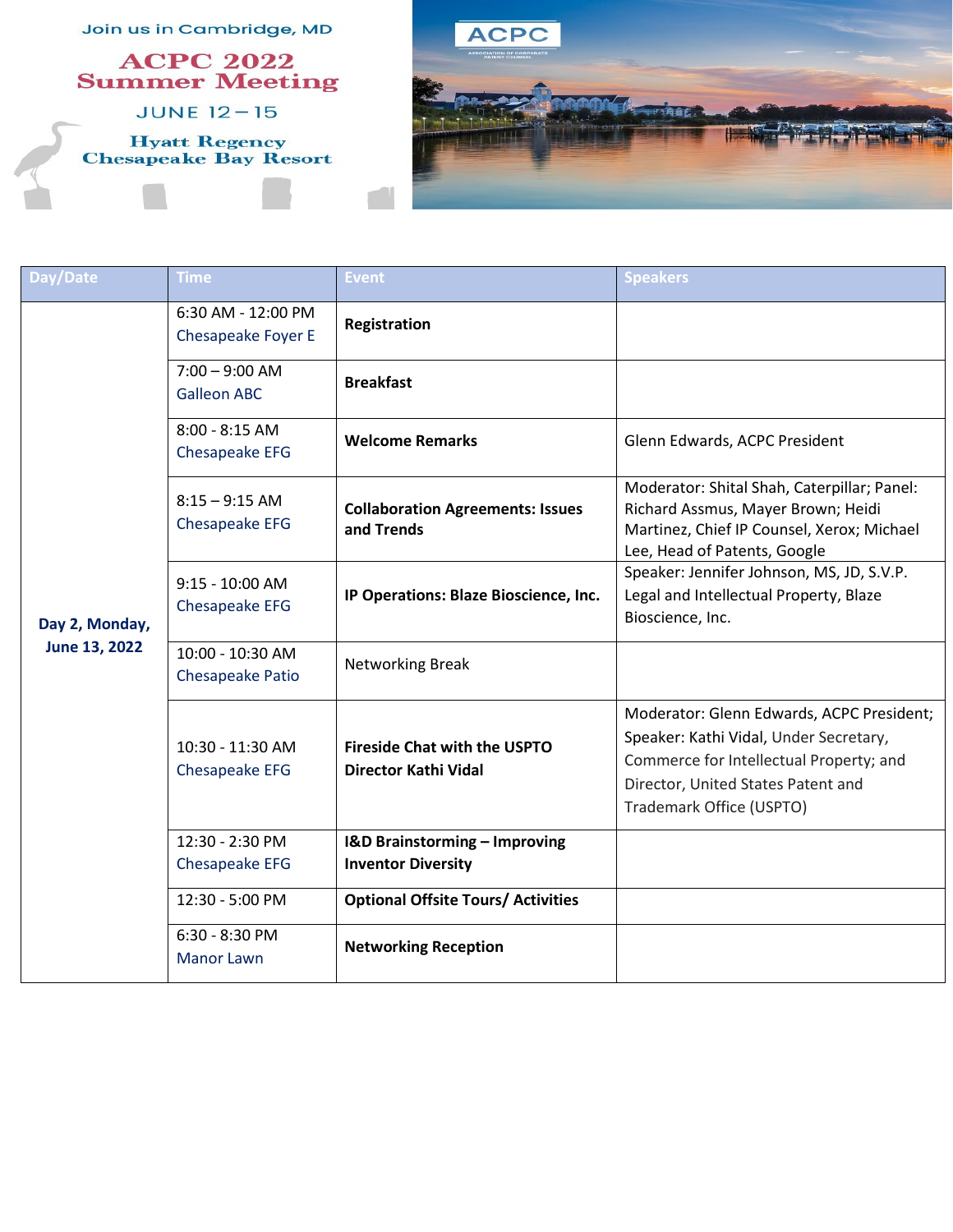

| Day/Date                                | <b>Time</b>                                        | <b>Event</b>                                                         | <b>Speakers</b>                                                                                                                                                                                                                |
|-----------------------------------------|----------------------------------------------------|----------------------------------------------------------------------|--------------------------------------------------------------------------------------------------------------------------------------------------------------------------------------------------------------------------------|
| Day 3, Tuesday,<br><b>June 14, 2022</b> | 6:30 AM - 12:00 PM<br>Chesapeake Foyer E           | Registration                                                         |                                                                                                                                                                                                                                |
|                                         | 7:00 - 9:00 AM<br><b>Galleon ABC</b>               | <b>Breakfast</b>                                                     |                                                                                                                                                                                                                                |
|                                         | $8:00 - 8:15$ AM<br>Chesapeake EFG                 | <b>Welcome Remarks</b>                                               | Glenn Edwards, ACPC President                                                                                                                                                                                                  |
|                                         | 8:15 - 9:15 AM<br>Chesapeake EFG                   | <b>Outside Counsel Engagement and</b><br><b>Fee Structures</b>       | Panel: Paul Fair, Church & Dwight Co, Inc.<br>(Moderator); Panel: Baldassare Vinti,<br>Proskauer Rose LLP; and Malaika Tyson,<br>Ph.D., McAndrews, Held & Malloy                                                               |
|                                         | $9:15 - 10:00$ AM<br>Chesapeake EFG                | <b>IP Operations: State Farm</b>                                     | Speaker: Megan Dortenzo, AGC for IP, State<br>Farm                                                                                                                                                                             |
|                                         | 10:00 - 10:30 AM<br>Chesapeake Patio               | <b>Networking Break</b>                                              |                                                                                                                                                                                                                                |
|                                         | 10:30 - 11:00 AM<br>Chesapeake EFG                 | <b>Benchmarking Panel: Attracting and</b><br><b>Retaining Talent</b> | Moderator: Cindy Huang, Sr. Corporate<br>Counsel - Intellectual Property, Gemini;<br>Panel: Adam Keser, Associate General<br>Counsel & Chief IP Counsel,<br>Saint-Gobain; Isabella Fu, Associate General<br>Counsel, Microsoft |
|                                         | 11:00 - 11:30 AM<br>Chesapeake EFG                 | PCT Update from WIPO                                                 | Speaker: Matthew Bryan, Director, Patent<br>Cooperation Treaty (PCT) Legal Division,<br><b>WIPO</b>                                                                                                                            |
|                                         | 12:30 - 5:30 PM<br><b>River Marsh Golf</b><br>Club | <b>Carl Horton Memorial Golf Outing</b>                              |                                                                                                                                                                                                                                |
|                                         | 12:30 - 2:30 PM<br><b>Chesapeake EFG</b>           | <b>Benchmarking Table Topics Session</b>                             |                                                                                                                                                                                                                                |
|                                         | 12:30 - 5:30 PM                                    | <b>Optional Offsite Tours/Activities</b>                             |                                                                                                                                                                                                                                |
|                                         | 6:30 - 9:00 PM<br>Chesapeake Patio<br>and EFG      | <b>Reception and Awards Dinner</b>                                   |                                                                                                                                                                                                                                |